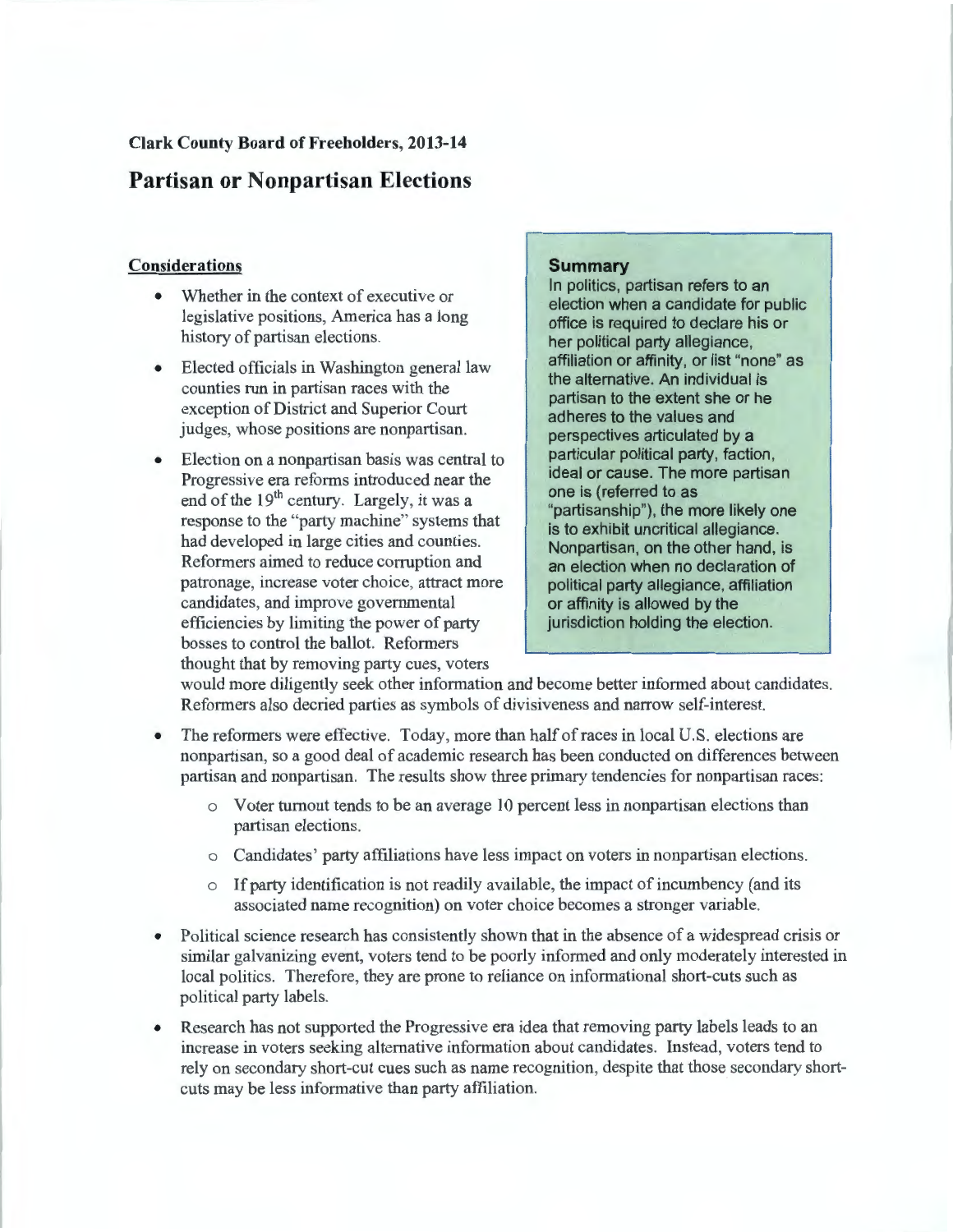- Extensive experimentation by Squire and Smith during the 1980s found the percentage of voters without opinions about candidates decreased substantially when voters were given partisan information. Researchers came to two conclusions: in a nonpartisan election voters were generally unaware of candidates' party affiliation, and voters felt less confident in their voting decisions without partisan cues.
- Persons of color tend to participate in political processes at a lower rate than whites. Therefore, when nonpartisan races draw low voter turnout, election results can disproportionately impact people of color.
- The percentage of Americans who prefer not to identify with party membership is increasing. This is particularly true for younger voters. Younger voters are more likely to view partisan elections as a problem that leads to divisiveness rather than a coalescing force that boosts participation in the political system.
- Elective county offices are currently partisan by state law, in accordance with Washington Initiative 872 (I-872), the People's Choice Initiative of 2004. Section 4 of I-872 states as follows: "The following are partisan offices: (3) All county offices except (a) judicial offices and (b) those offices for which a county home rule charter provides otherwise." Thus, it is under the authority of I-872 that county elective offices may be changed to nonpartisan through the home rule charter process.

- Like fans rooting for sports teams, voters can develop psychological attachment to political parties. This attachment can override other considerations and negate voter objectivity. Put differently, when party identification becomes the central motivator for decision making, it decreases the voter's openness to learning about and critically evaluating policy positions, values, and perspectives for all candidates.
- On the other hand, due to psychological attachment, political party identification can motivate people to become more engaged in political processes. Surface evidence of this is shown in studies indicating average voter turnout is about 10 percent higher for partisan vs. nonpartisan elections.
- For politicians, party affiliation and identification can make an important difference in generating campaign financing since party money can augment personal campaign financing.
- Some potential candidates may be discouraged from running for partisan offices when they feel their values/beliefs do not align substantially with positions articulated by the major political parties.
- Some research has shown that nonpartisan elections are more advantageous for incumbents than challengers. When voters lack a party label with which to affiliate their vote, they simply resort to name familiarity and that familiarity is usually stronger with incumbents.
- Given that younger voters tend *not* to favor partisanship, a continuing emphasis on partisan elections could disenchant and disenfranchise younger voters. It is speculated that, over time, such disenchantment could lead to further deterioration in voter turnout.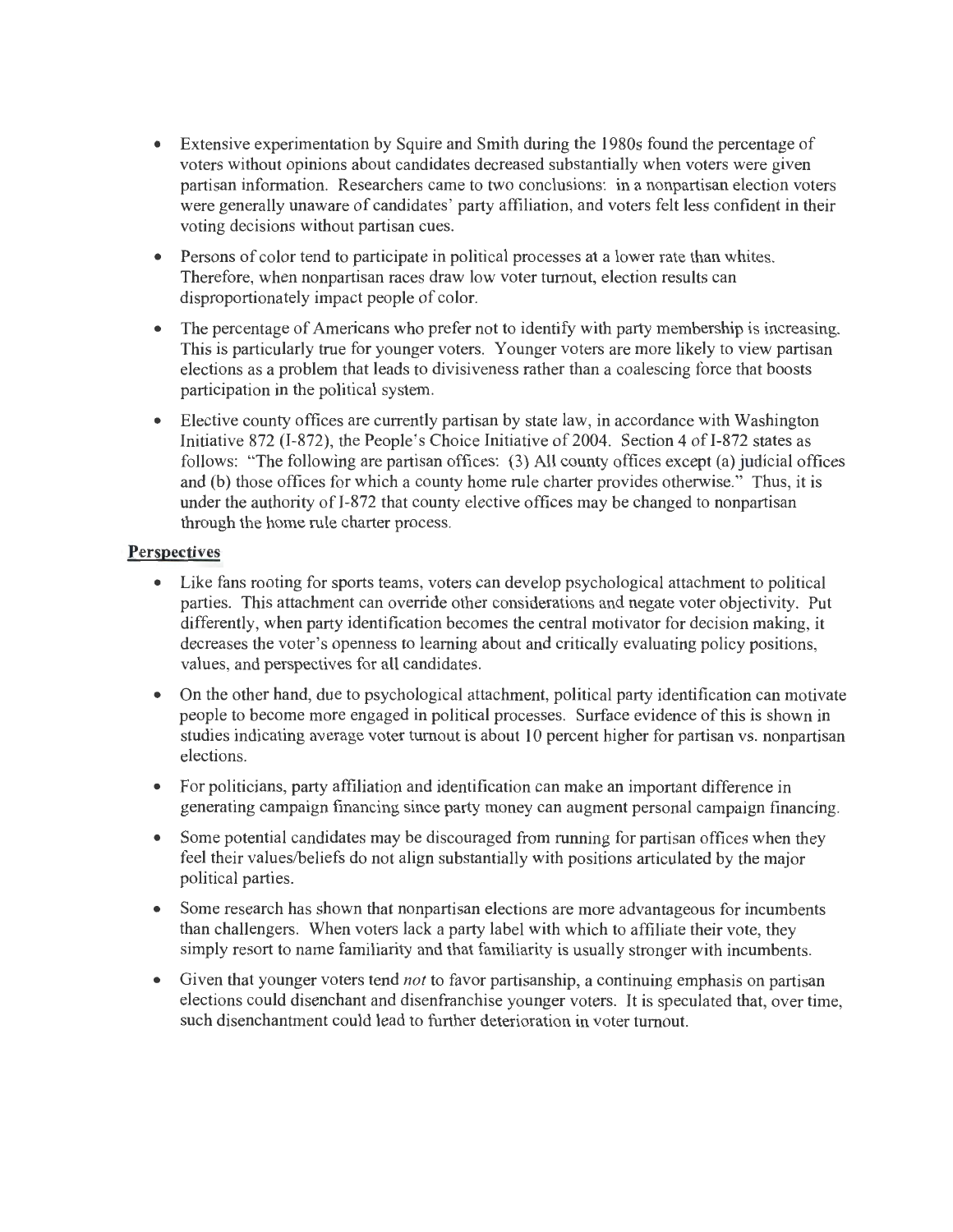# **Briefing: Election of Legislative Body**

And related discussion of legislative body size

#### **Overview**

• Under general law in Washington, county commissioners are *nominated* by voters from the district within which they reside, but are actually *elected* at-large, meaning elected by all voters in the county. (Currently, numerous candidates who reside in a district and otherwise qualify may submit their candidacy for the primary election; the results of the primary election will advance the two candidates who received the highest number

#### **Summary**

This topic brief considers election of the legislative branch by district or at-large (countywide). It also delves into the related topic of size for the legislative body. It is assumed that executive branch elected officials, including Assessor, Auditor, Clerk, Sheriff, and Treasurer, as well as a County Executive if applicable, would all be elected at-large.

of voters [regardless of party affiliation] to the general election; at the general election the winner will be that candidate receiving the highest number of votes cast countywide.)

- A Home Rule charter could change the current election process. For example, it could make both the nomination *and* the election of commissioners take place only within districts instead of at-large. Or, a charter could eliminate the district nomination process during the primary and make elections countywide during the general election, with the office going to the top vote receiver (regardless whether that person received a majority of the vote), although a primary would still be required, in accordance with state law, if the election was partisan instead of nonpartisan.
- A charter could also impose a combination of district and at-large voting by having some council positions elected by district and one or more elected at-large. The Whatcom County charter uniquely uses the district nomination and at-large election process for six members of the county council (two from each district), while having one member both nominated and elected at-large to hold the seventh position on the county council.
- Election by district was the only item approved by Clark County voters when the last charter was proposed by a Board of Freeholders in 2002. It passed by a 58% yes to 42% no margin, but did not take effect due to the failure of the charter itself (which was voted down 49.9% yes to  $50.1\%$  no, a difference of 187 votes).

- At-large elections are usually thought of as producing better long-term policies from a countywide perspective. This is because elections held on an at-large basis tend to revolve around issues which are broader in scope and which tend to affect the entire county. District elections, on the other hand, can focus more on issues that are specific to a given area and not emphasize countywide issues to the same extent.
- The traditional rationale for election by district, as opposed to at-large, is to give support to minority interests. When minorities are concentrated in a specific geographical area, election by district helps to ensure their representation on the legislative body of the county. However, where the minority population is dispersed geographically, at-large elections may improve the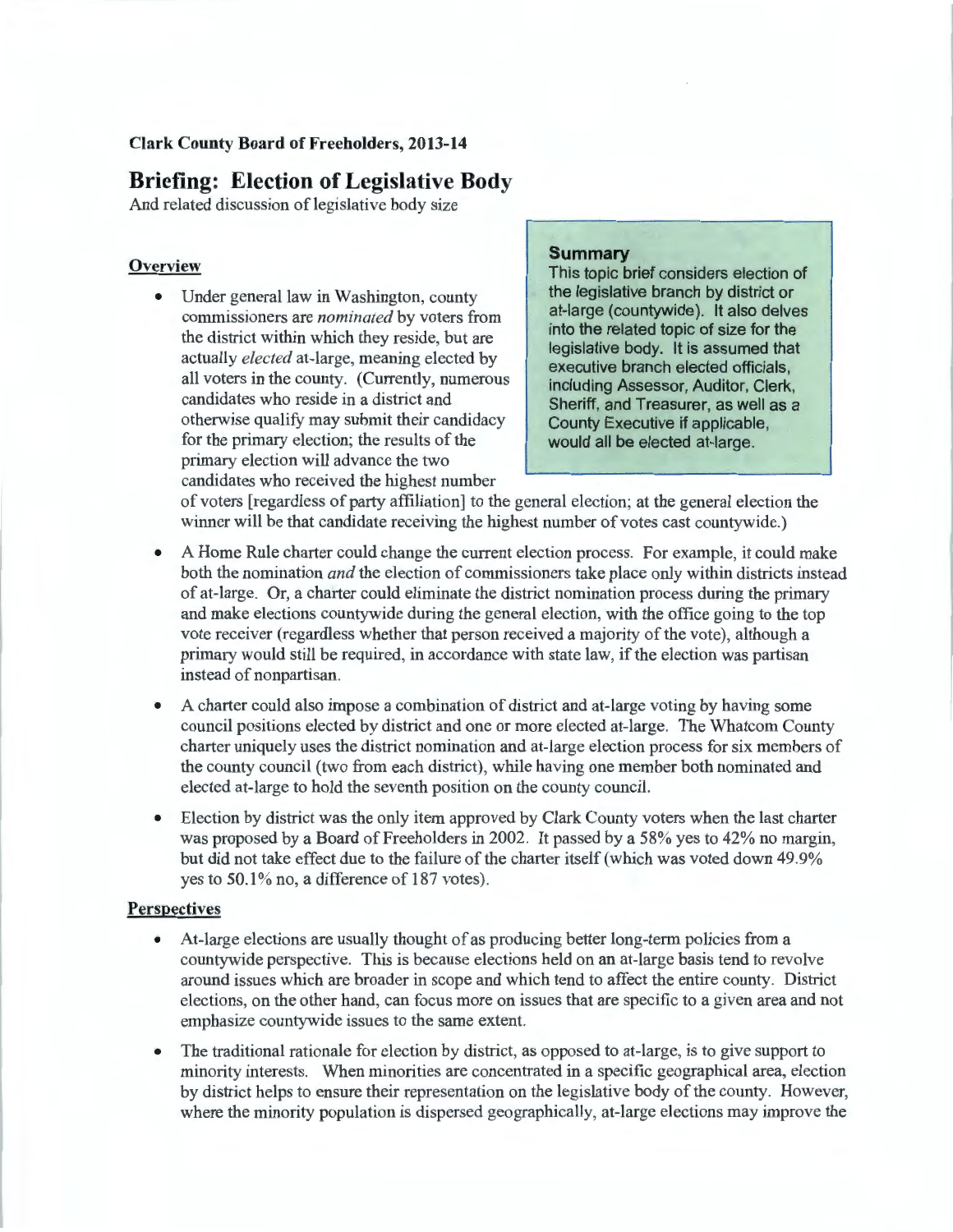chances of a minority candidate being elected to office because members of the minority population, regardless of their location in the county, could coalesce in support of a minority candidate. "Minority" in this context could be regarded as stemming from demographic, socioeconomic, political, or other differentiation.

- Election by district may not have a significant cost impact on county elections, but it could have a definite impact on the campaign cost for individual candidates since the number of voters and area covered by the campaign would be smaller. This would tend to favor candidates with limited financial resources rather than those with more resources.
- Some studies have shown that economic development tends to be more systematic and less competitive within the county when controlled by a legislative body elected at-large. Officials elected by district, on the other hand, have been found to be focused more on economic development in their own geographical area in order to gain political capital with constituents. The same tendencies hold sway in opposing projects that bring devaluing effects on neighborhoods, such as sewer treatment plants or waste landfills.
- One argument in favor of electing by district is that it tends to equalize the delivery of services between districts. This is because all segments of a community have an equal voice and an equal vote on the county board/council in determining how, when, and where services will be delivered. Currently, Clark County's service delivery is not allocated or prioritized by commissioner district.
- Legislative bodies are almost always comprised of an odd number to ensure that voting produces a majority. The most common sizes are 3, 5, 7, and 9 members. The current Clark County Board of Commissioners is a 3-member legislative/executive body. A challenge for that board is the inability for any two members to engage in a policy discussion outside of an officially noticed public meeting because that would trigger a quorum.
- The question of size relates to fragmentation. By having a larger legislative body, and having its members elected by district, county governance is fragmented into areas/communities of interest that may better advocate for individual and local concerns. However, fragmentation can also introduce elements of socioeconomic competition between districts for governmental resources. This competition between districts could become dependent on the effectiveness of elected personalities and lead to socioeconomic inequities such that more resources and services go to some districts while others gain fewer. Of course, the current system, with all three commissioners elected at-large, may be argued as favoring the dominant population represented by Vancouver and its interests.
- People may favor larger legislative bodies (and election by district) in the belief that, by shrinking the geographical and population size represented, an elected official will be more responsive to individual/local issues. Thus, the opportunity to increase connectivity between an elected official and the citizens he/she represents.
- A downside of fragmentation is that it can make collective action more difficult for issues of countywide significance and potentially result in a patchwork of county investment/programs. From this perspective, fragmenting a legislative body via district elections could limit the county's ability to effectively focus on issues that cross district boundaries.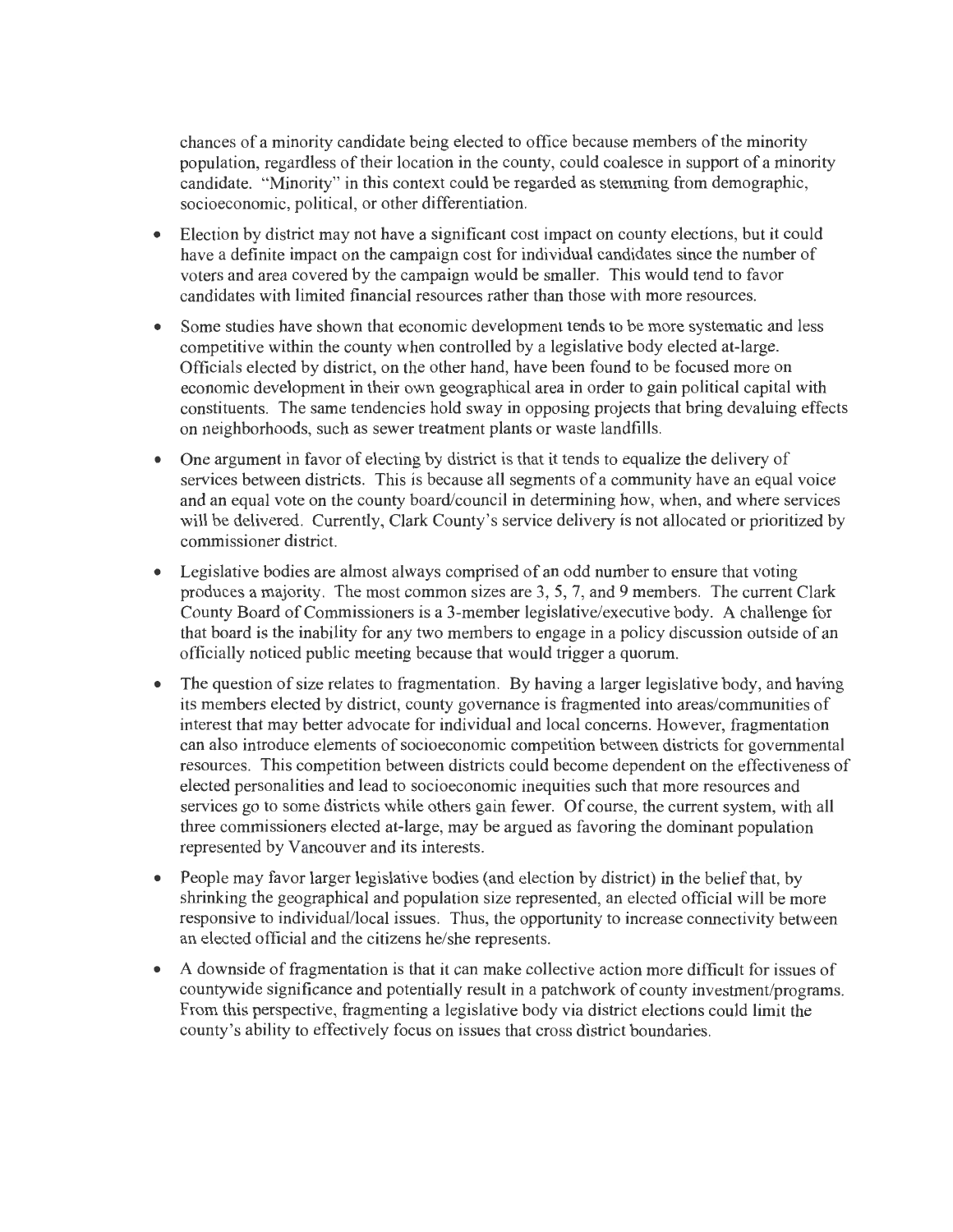# **Briefing: County Executive**

### **Overview**

- County executive is an elected official that represents the executive branch of county government. In representing the executive branch, the county executive is distinguished from the legislative branch of government (in this case often referred to as a county council).
- Under Washington's commission form of government (i.e., under general law), the executive branch of county government is shared jointly by the three Commissioners and six other executive elected officials including Assessor, Auditor, Clerk, Prosecuting Attorney, and Treasurer. A county executive would be in charge of those departments not otherwise led by such additional elected executive officers, such as Public Works, Public Health, Community Development, Public Information and Outreach, General Services, etc.

#### **Summary**

A county executive is roughly equivalent at the county level to a "strong" mayor at the city level. Usually seen in the larger population home rule counties, a county executive is a countywide elected official who is responsible for many, but not all of the executive and administrative functions of the county. This position appoints and removes the key administrative officials (those who, under the charter, report directly to and assist the county executive), usually has veto authority over county council actions, and is a full-time salaried position. County executives are typically elected countywide to fouryear terms.

- A county executive would have appointment authority and oversight over non-elected department heads. In some charters these appointments are subject to review by Council.
- A county executive may, or may not, replace a county administrator. Typically, a county executive appoints a deputy to help administer the day-to-day operations of the county.
- The county executive initiates the budget process by proposing it to the county council.
- A county executive is most often the primary spokesperson for the county government.

- A key argument in favor of the county executive/council form of governance is that it gives the public a single elected official to look to and hold accountable when determining whether the county is operating effectively and efficiently (or not).
- When decisions require the agreement of both a county executive and county council, the public processes engaged by both branches generally provide more opportunities for participation and scrutiny. Thus, a public process to arrive at those decisions is generally more open and transparent than when a single body comprises both the executive and legislative branches, and has the ability to both approve and implement decisions.
- Critics of a county executive/county council structure argue that policy leadership may become politically divided, resulting in friction between the two branches of county government. Every elected official feels empowered to do the "right" thing. When each side feels it is directly elected and responsible to county constituents, each may be compelled to feel responsible for overall county policy. Negative outcomes could include policy disputes between the county executive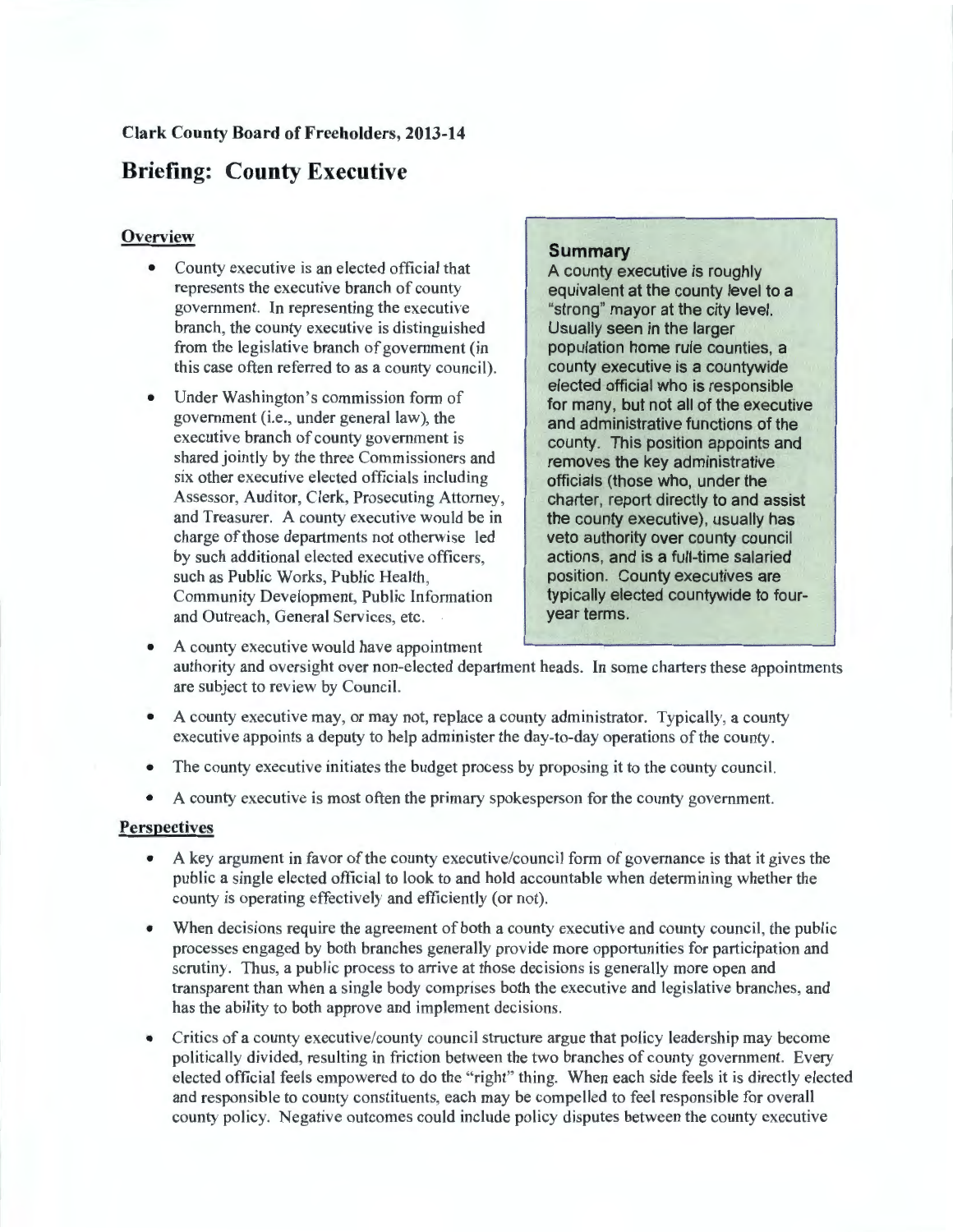and council and, in extreme cases, sabotaging of programs or policies one side may want and the other not. Consequently, a county executive/council form of governance can become more polarized and politicized than the commission form (where the executive and legislative functions are consolidated in one decision-making body).

- As a further balance against county executive powers, in many charter counties the county council has subpoena powers to receive testimony and documents directly from staff that report to the county executive.
- As a further balance against county executive powers, in some charter counties department head appointments by the county executive are subject to acceptance or rejection by the county council.
- As part of the balance of powers between branches of government, the county executive will usually have veto authority over legislation approved by the county council. The council then has the ability to override that veto, usually by a 2/3 affirmative vote.
- With a single county executive to whom department heads report, a result could be improved implementation clarity and reduced ambiguity, as opposed to divergent policy viewpoints which may arise from multiple bosses having equal authority/influence.
- The effectiveness of any position will largely depend on the individual skills and personality brought to that office. As the top countywide elected official, the county executive has a greater capacity to influence fellow elected officials, interest groups, and other public interests to energize, mobilize, and galvanize internal and external support for policy initiatives. It is important to note, however, that this influence is not absolute, will be more or less effective depending upon the personality of the elected individual, and will occur under the extensive scrutiny of voters and the media.
- From a "political caché" perspective, a county executive can increase Clark County's stature visa-vis regional, state, and federal governments. A county executive would be seen by many as the top politician in Clark County. The advantage in having that kind of political cache is the ability to coalesce the political stature of the entire county within a single person and utilize the whole of that weight to influence decision-making at regional, state, and federal levels (an activity that is currently dissipated between personalities and agencies). An elected county executive would thus become a singular voice for the entire county and consequently could be more effective at representing residents' interests before regional, state, and federal governments.
- A county executive position may or may not cost more than a commission form of governance, but it depends on several adjustable factors such as the compensation of county council members, how many are on the council, and if new staff is required by the county executive.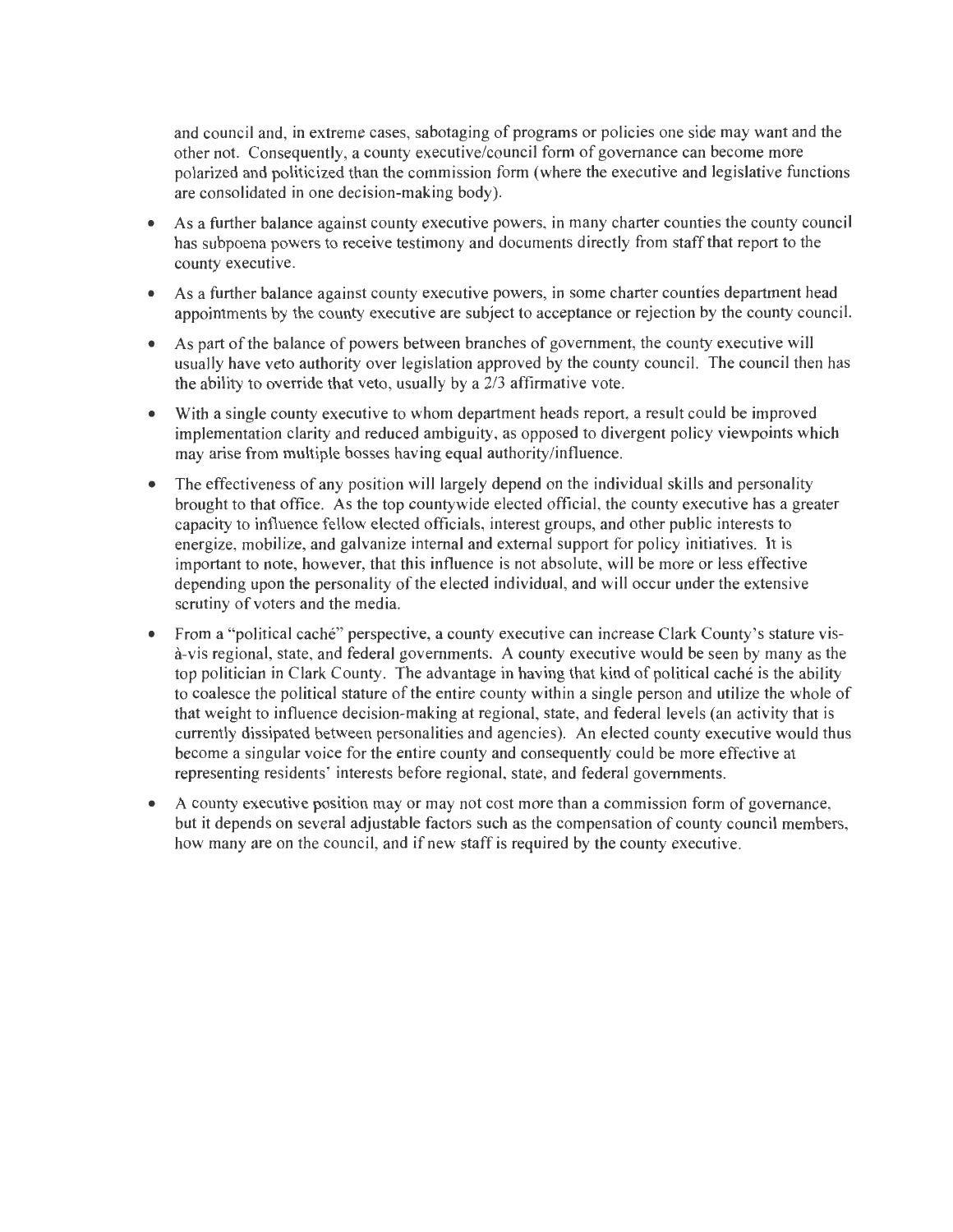# **Briefing: County Manager**

#### **Overview**

- A county manager represents the executive branch of county government, but is appointed instead of elected. The county manager is appointed by, and works under the policy direction of, the legislative branch. The county manager functions the same as a city manager (local city manager examples are in Vancouver and Battle Ground). In this role, the county manager directs the organization much like the president or CEO of a private corporation.
- The manager's primary responsibility is to implement the policies of the legislative branch. As the top manager of the county, he or she organizes and directs department heads and staff to implement programs and deliver public services in accordance with policy. The county manager also prepares the annual budget, hires and fires personnel, and directs day-to-day operations. The county manager is empowered to manage the county without participation by

### **Summary**

A county manager position is analogous to that of a city manager. Unlike a county administrator, the county manager represents the executive branch of government. And unlike a county executive, he or she is appointed by the legislative branch, not elected. A county manager is given full responsibility for the total operation of all departments, including the hiring and firing of department heads. However, the county manager serves at the pleasure of the legislative authority of the county and implements its policies. Generally, the legislative body is prohibited by the charter from interfering with the manager's administrative direction.

the elected legislative branch, but that is also the body to which he or she answers and which can fire the county manager when it is unsatisfied with the manager's performance.

- One of the most important distinctions between a county manager and county executive is veto authority. The county manager does not have the power of veto over legislative actions as is typically granted to an elected county executive.
- When it comes to hiring and firing staff, the county manager is empowered to make the final decision, but the practical approach is for the county manager to work in consultation with the legislative body. In some county charters the county manager is given this authority exclusively and commissioners/councilmembers are specifically prohibited by the charter from participating in the hiring and firing of employees
- The concept of the council-manager form of government first developed in the late 19th Century as part of the Progressive Era reform movement. The concept was to have an elected council to legislate and set policies coupled with a strong, nonpolitical executive office to run the government and implement policies. The council-manager form was first adopted by cities, with the original adoption occurring in 1908 in the City of Staunton, Virginia.
- Council-manager government is now the most common form of city government. The legislative branch of city government is usually a council consisting of between five and seven members, one of whom is selected or elected as mayor. To implement its policies, the council hires a professional manager and thus combines the political leadership of an elected mayor and council with the managerial expertise of the manager.